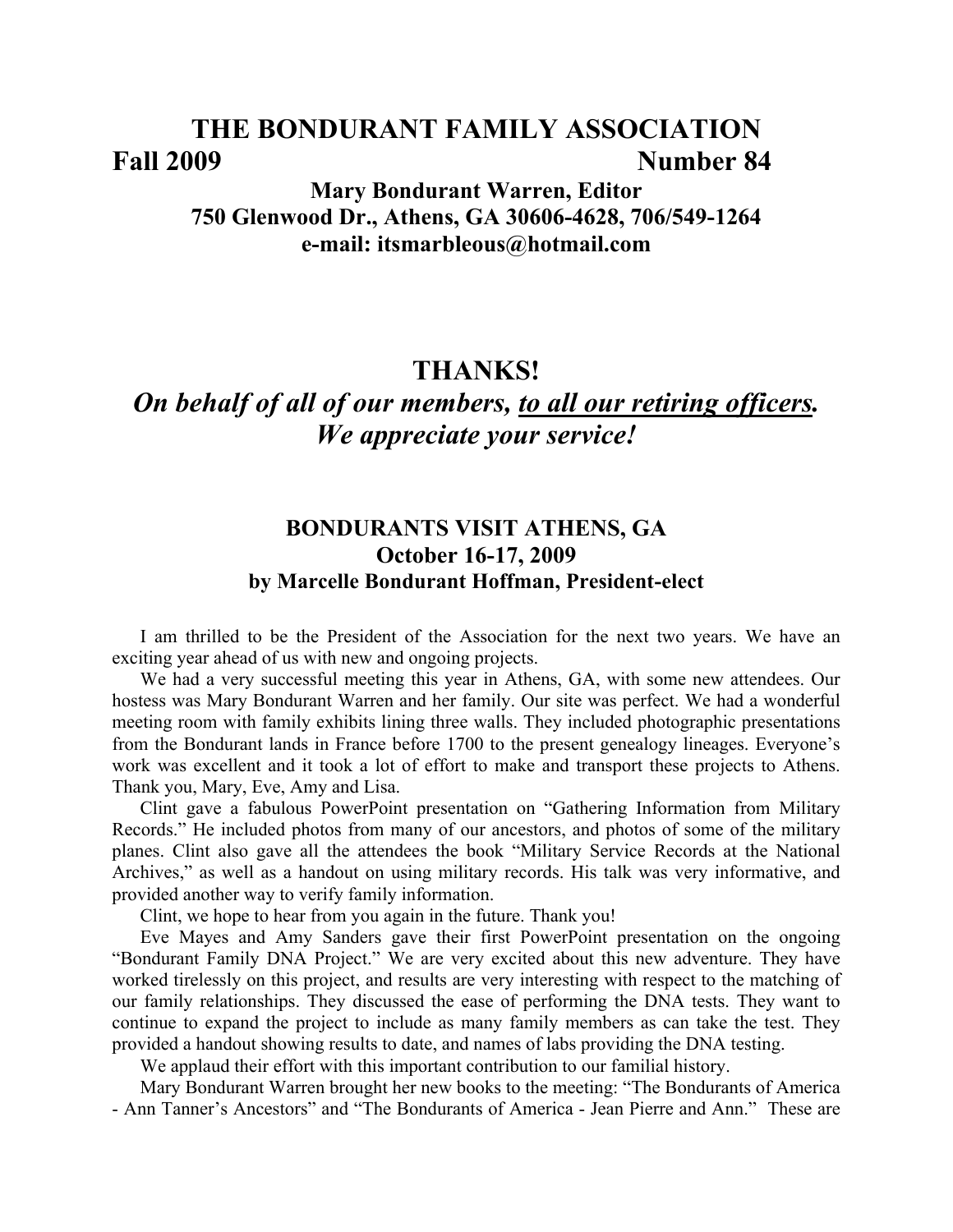a "must read" for our meeting next year.

An ad was placed in Facebook with our internet address to attract more members. We now also have a corresponding Facebook page titled "Bondurant Family Association." We hope this will not only attract a younger audience, but also encourage more persons to join the BFA.

In October 2010 we will be visiting the lands of Jean Pierre Bondurant and his wife Ann Tanner near Petersburg, VA. This will be a new meeting site for our family. Ann's family was researched by Mary Warren, Ruby Smith, and Mary's daughter Amy Sanders.

I am excited about this meeting venue for next year. We hope it will include Henricus Historical

Park. Petersburg also has other historical opportunities for those who would like to arrive earlier or stay late. The Battersea Mansion, Blandford Church, the Siege Museum, and many Civil War sites are located nearby. Visit the Petersburg website for more information: http//:www.petersburg-va.org.

Finally, I bid you all a wonderful holiday season with your families.

Marcelle

# **THE BONDURANT FAMILY ASSOCIATION ANNUAL BUSINESS MEETING**

October 16-17, 2009, Georgia Center for Continuing Education

Athens, Georgia

by Mary Bondurant Lanier, Secretary-elect

The annual meeting of the Bondurant Family Association began on Friday evening with a casual gathering in a conference room for "Meet Your Kin." An interesting and informative display of memorabilia and photographs about our family history were shared and enjoyed.

On Saturday morning, Oct. 17th, family members shared breakfast in the Bistro Cafeteria of the Center. At 9 o'clock, in the conference room, a welcome and introductions were lead by Copresidents Carroll and Ginny Wray, following attendees' registration for the BFA meeting.

At 9:30 Clint Bondurant gave a presentation on how the use of military records can help our Bondurant family learn more about our ancestors. A guide book and other helpful material was available, as a way to utilize records, documents, and forms as resource tools.

After a short break, at 11:00 Eve Mayes and Amy Sanders reported on the Bondurant DNA project, lines which have been established, and how to get DNA testing. At noon members and guests enjoyed a family luncheon downstairs in the dining room.

The formal business meeting began at 2 o'clock, called to order by Co-president Ginny Wray. Members were welcomed, and the meeting opened with a prayer.

Minutes of the 2008 meeting at Midlothian, VA, were read by Mary Bondurant Lanier, in the absence of Secretary Sharon Kingen. Minutes were approved as read.

Treasurer Jack Bondurant gave a report of our current membership, and the balance in the BFA checking account. The report was approved. Jack noted that we need a vote to continue an annual payment to the ladies who maintain the gravesite of Jean Pierre and Ann Bondurant, as voted on at last year's meeting. The Treasurer's report is attached.

The nomination and election of the slate of officers was held. Members voted for the following officers of the Bondurant Family Association for 2010-2011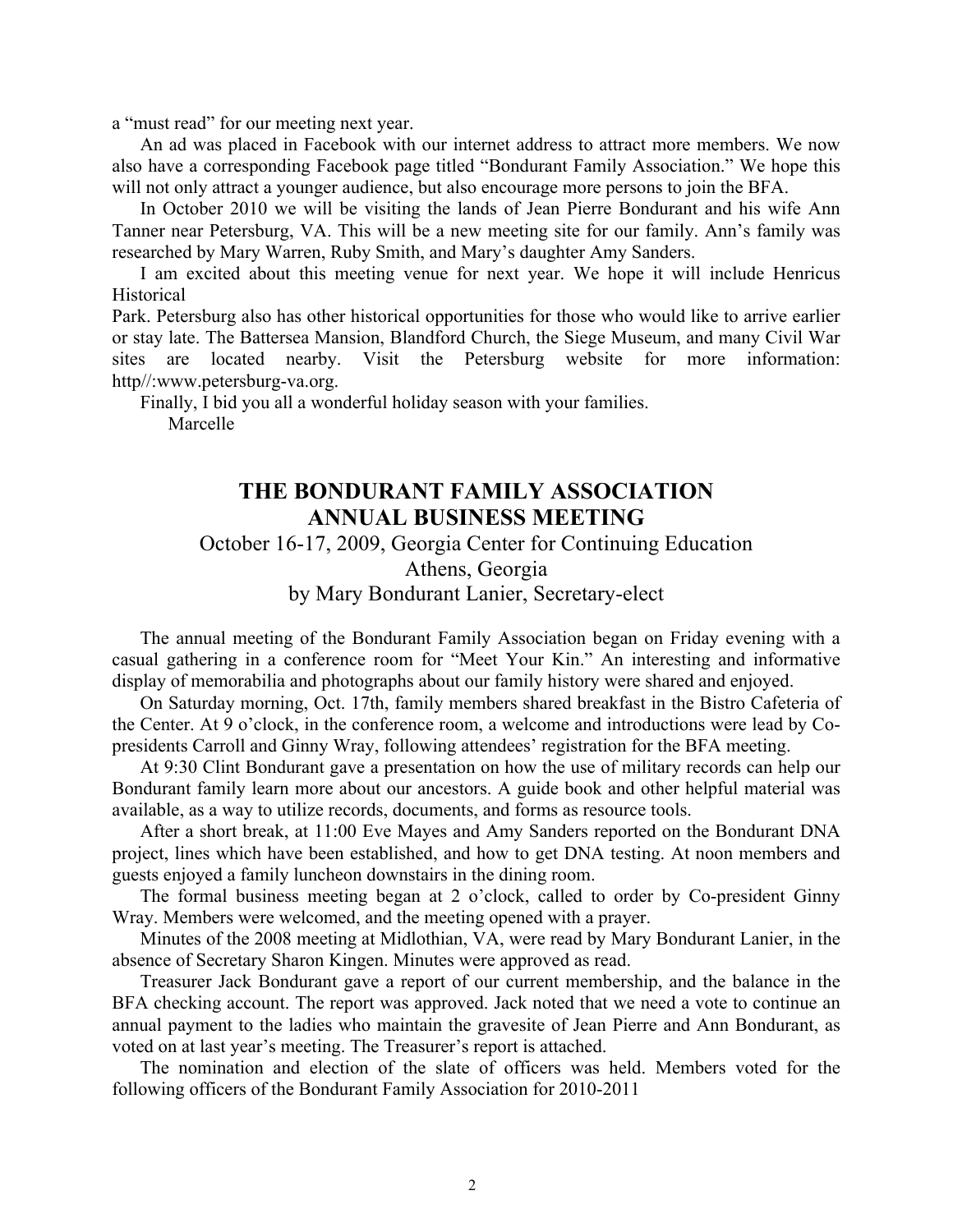PRESIDENT - Marcelle Bondurant Hoffman VICE-PRESIDENT - Wayne Brown SECRETARY - Mary Bondurant Lanier TREASURER - Amy Warren Sanders NEWSLETTER EDITOR - Mary Bondurant Warren WEBMASTER - David W. Bondurant.

Old Business: Attendees voted to continue to donate \$150 to the ladies who maintain the gravesite of Jean Pierre and Ann Bondurant. Members were encouraged to try ways of recruiting new members. Some suggestions were to make a call to former members and other relatives, or give memberships to family as a gift.

A statement of mission and vision was discussed and goals for BFA in the future. A location for next year's BFA meeting was suggested, and discussed. Location in Virginia for 2010 was in the Petersburg area, and a James River tour with vans was suggested. Details will be published in later BFA newsletters.

Closing remarks by our Co-presidents the Wrays. Ginny expressed how good it had been to work with this group of members and officers. She praised the work of the BFA members, and the meeting adjourned at 3 P.M.

EXECUTIVE COMMITTEE MEETING: Members of the Executive Committee met immediately following the annual meeting in order to review the 2009 meeting and plan for 2010.

Present were Carroll and Ginny Wray, Jack Bondurant, Amy Sanders, Mary Warren, Marcelle Hoffman, and Mary Lanier. The board members agreed that the 2010 meeting be held in or around Petersburg, VA. Mary Warren will scout out possibilities, and cost of rental vans for a tour. The location for meals and other details will be decided upon getting more information.

An inquiry into the location of the BFA Banner was brought before the committee. It was last remembered at the 2002 meeting in Abingdon, VA. Carroll Wray offered a suggestion to have a new banner made. The appointment of a publicity person to put out BFA information to new and potential members was discussed, and Vice President-elect Wayne Brown will be contacted to take this role.

The board meeting was adjourned at 3:30 P.M.

Respectfully submitted, Mary B. Lanier, Secretary

#### **Attendees:**

Clint and Elaine Bondurant, Senoia, GA Daniel Kyle Bondurant, Statesboro, GA Jack Bondurant, Alexandria, VA Wanda Burcham, Penny Farms, FL Sandra Chastain, Marietta, GA Linda Deakins, Marietta, GA Kerry and Stephanie Giboney, Bedford, TX Lisa Warren Hatch, Athens, GA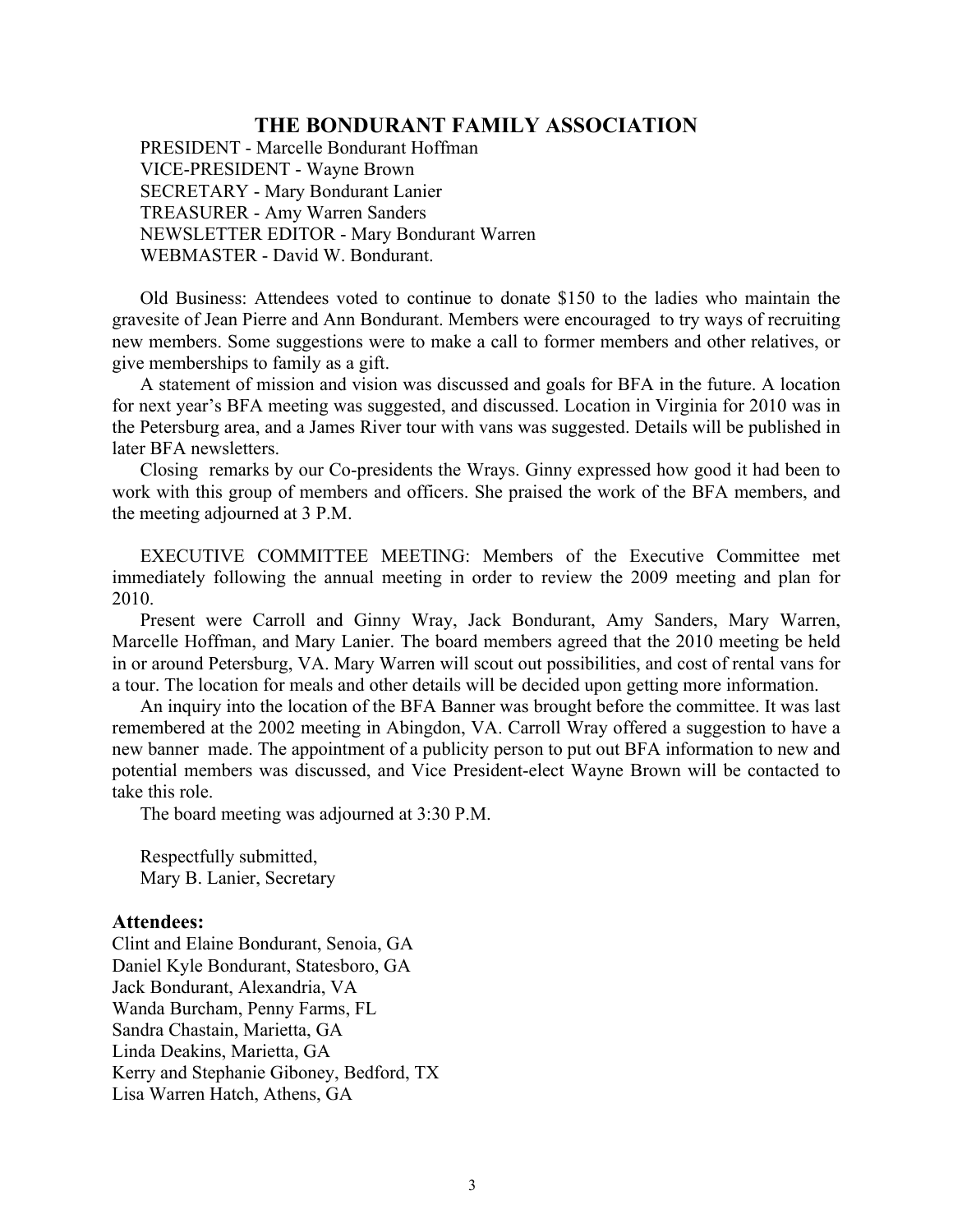Marcelle Bondurant Hoffman, Beverly Hills, CA Warren and Mary Bondurant Lanier, Clarkesville, GA Angie Bondurant Loving, Jefferson, GA Rick and Eve Mayes, Danielsville, GA C.W. "Woody" Randall, Columbia, SC Amy Warren Sanders, Athens, GA Jeanne and Charles Bondurant Scurry, Macon, GA Steven Scurry, Athens, GA Ruby Talley Smith, Baltimore, MD Judy Tanner, Macon, GA Mary Bondurant Warren, Athens, GA Edie Warwick, Grayson, GA James and Rumina White, Grovetown, GA John and Pat Wilson, Athens, GA Scott and Rachel Wilson, Arlington, VA Carroll and Ginny Bondurant Wray, Horse Shoe, NC

their membership. Most of them responded with current dues.

# **TREASURER'S REPORT - Sept. 30, 2009 by Jack Bondurant, outgoing Treasurer**

### **Membership**

| Active Members (paid 2009 dues as of Sept. 30)                                          | 151 |
|-----------------------------------------------------------------------------------------|-----|
| Members reported last meeting                                                           | 157 |
| New members in 2009                                                                     |     |
| In January 2009 approximately 110 letters were sent to 2009 members who had not renewed |     |

#### **Financial**

| Balance of BFA funds on Sept. 30, 2008          | \$2,460.09 |
|-------------------------------------------------|------------|
| Funds collected from dues, back issues, gifts   | 3,455.00   |
| Expense for printing and mailing of newsletters | 2,752.72   |
| Treasurer's expenses (stamps, bank fees)        | 18.00      |
| Hotel expenses associated with 2009 meeting     | 175.00     |
| BFA Website contract (annual)                   | 71.55      |
| Van rental, gas, snacks, etc. for 2008 meeting  | 372.97     |
| BFA funds balance as of Sept. 30, 2009          | \$2,525.35 |

The above funds are kept in a BFA checking account at Wachovia Bank (formerly First Union) near my home in Alexandria, VA.

#### **Comments**

As indicated above, our membership decreased by 6 members this year and our bank balance is slightly larger than last year.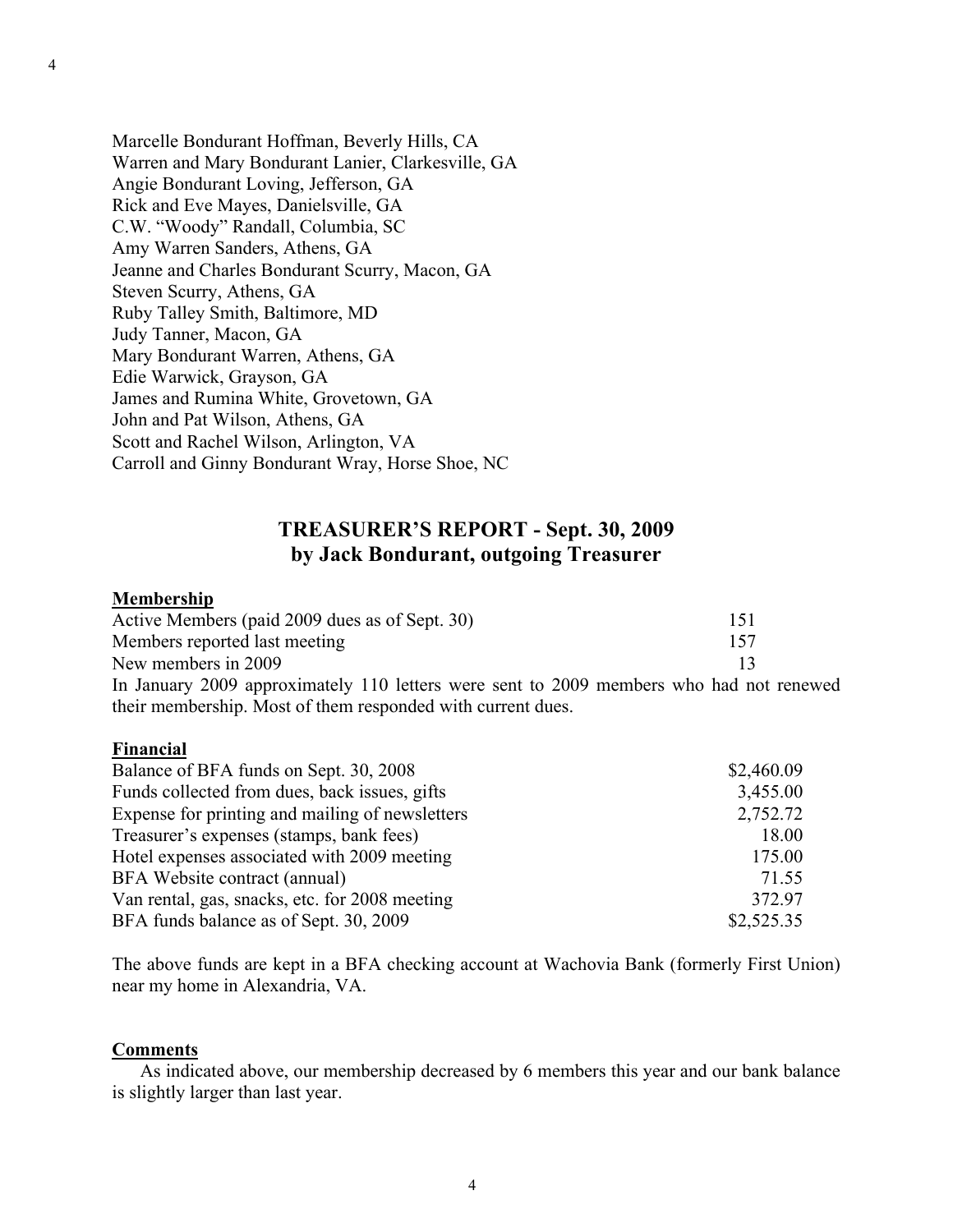On a more somber note, this meeting will be my last as your treasurer. It has been a real pleasure serving the Association for the last 15 years but Father Time is fast catching up with me. Maybe I should quit while I am ahead.

Respectfully submitted, Jack Bondurant, Treasurer.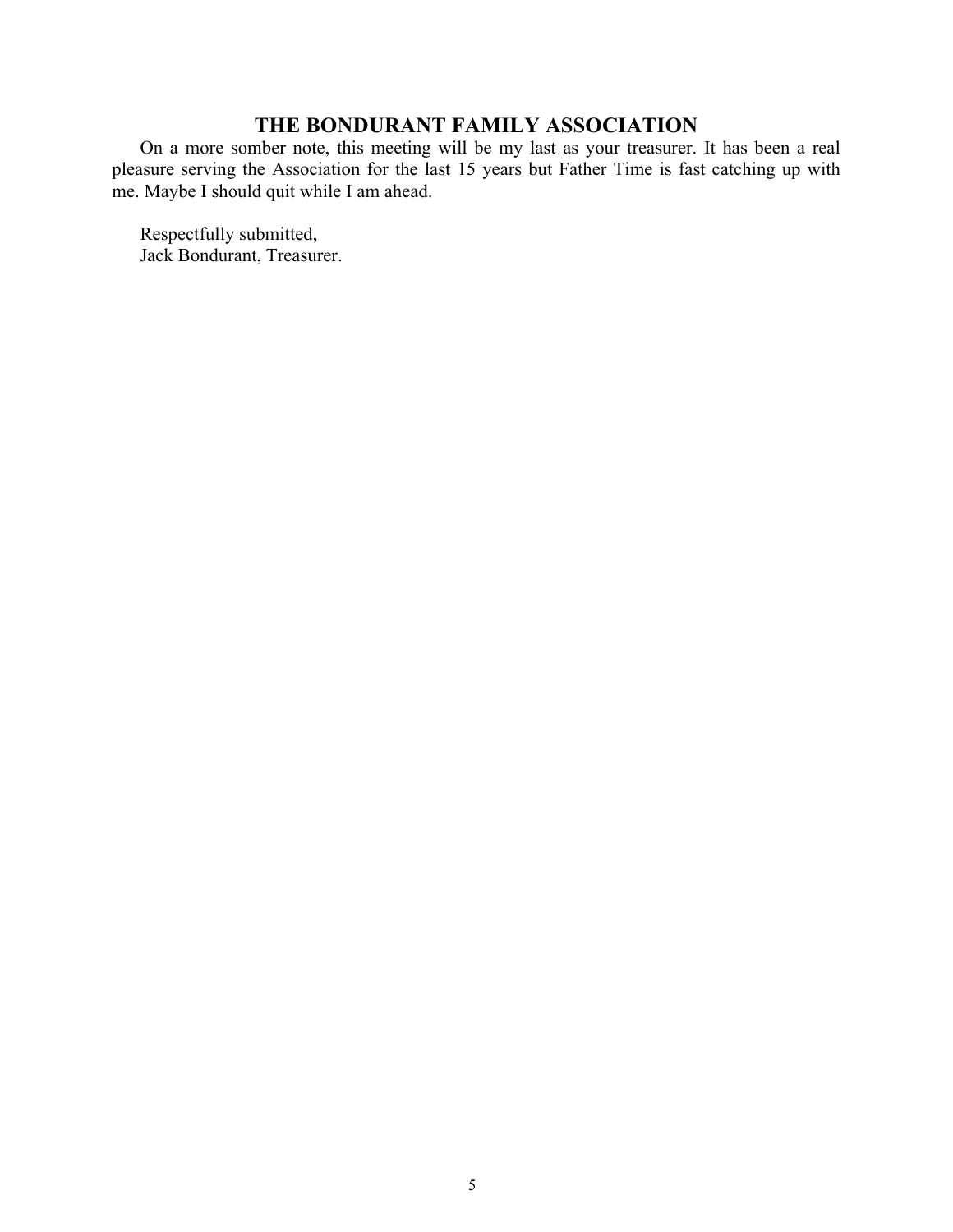*Project Coordinators: Amy W. Sanders - amymws@aol.com and Eve B. Mayes ebmayes@windstream.net (cell phone 706/202-5944).*

**Thanks to all of you who have already participated in this project**. In order to build a more definitive database to prove family connections, and establish kinship between documented lineages, **we need more participants.**

We have learned a lot about what the Y-DNA tests can and cannot do over the past year! If you had a 12 or 27 marker basic Y-DNA test done last fall, you may be able to order more definitive testing using your original sample to expand to 67 markers. To our surprise we found that several Bondurant men had identical 37 marker tests, even though they were (at best) distantly related. For this reason we are asking that male Bondurants test with the 46 or 67 marker tests.

Presently only 1 male descendant of Dr. Joseph Bondurant has tested; we need several more of his kinsmen to better establish Dr. Joseph's profile. No one we know of in the Association, or out, has proved their descent from Peter Bondurant, Jean Pierre's third son. So with the exception of Charles E. Bondurant's test, the remaining test results belong to descendants of John Bondurant, son of Jean Pierre.

**Those men of you who descend from Joseph, please test, so that we may have a better profile for Joseph's descendants! Please share your results, and the source of your test with the project coordinators.**

**Why use mtDNA?** The mtDNA (maternal DNA) test can be done on both men and women. This information discloses the geographic origin of your maternal line. A perfect match using mtDNA indicates a common ancestor in recent times. It would be helpful to have at least one full sequence mtDNA test for each family descending from Jean Pierre.

**Posting your results online:** Some DNA testing agencies will not allow you to post results from other companies' tests on their databases. There are several websites where you can post your results for free -- search online for "Free DNA Databases." Be aware that results from one company may be measured differently from another company, and require conversion in order to make an accurate comparison. We have the conversion information between ANCESTRY and FAMILY TREE DNA results so there is no need to order the special (and expensive) Y-DNA conversion kit from FTDNA (Family Tree DNA).

**Protecting your privacy:** Most DNA testing agencies are very careful with your DNA results, and require a signed release form for your results to be shared in their database. You can authorize them to allow other people who match your results to contact you, or you can remain anonymous.

For your own protection, we suggest setting up a separate free e-mail account with Yahoo.com, Google.com (gmail.com), or other web hosting sites, and use that e-mail address for your DNA genealogy correspondence, instead of your personal e-mail account.

Ken Thomas Suggests: In his Nov. 1, 2009 genealogical column in the *ATLANTA JOURNAL-CONSTITUTION*, he suggested giving a DNA test as a gift to help sort out the family lineage.

The *FAMILY TREE MAGAZINE*, Dec. 2009 issue, included an article "DNA Fact or Science Fiction" which "when read does provide good information on how DNA testing can help one in their genealogy. The article discusses the myth and truths of DNA testing, and lists 13 companies that do DNA testing, not all of which provide the same types of tests. A separate article lists 6 online DNA databases, including Ybase, at www.ybase.org where more than 10,000 unique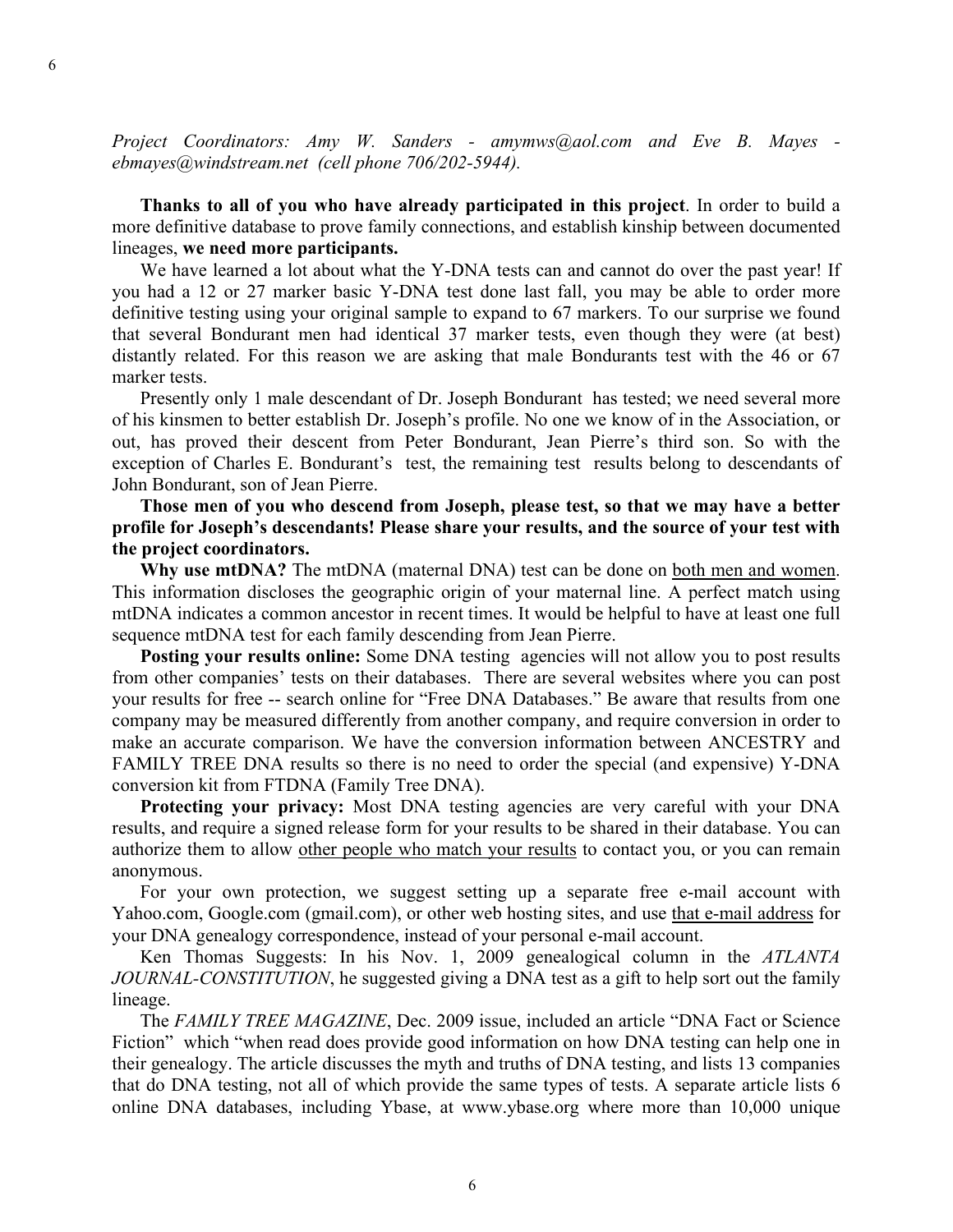surname projects are based." I went to Ybase.org and found a Bondurant report, but only 3 persons have so far participated.

### *DEATHS*

*Our sympathy goes out to all these bereaved families*.

**HUGH B. BONDURANT**, 82 of Ludington, MI, died 23 Oct. 2009. He was the son of Hugh S. Bondurant (born 1895) and Lula ?, and the great grandson of James Saffold Bondurant and Mary Virginia Slaydon of Henry Co., VA.

**LOUIS PALMER BONDURANT, JR.**, died 22 Oct. 2009, survived by his wife of 57 years Frances "Fran" Ward, and three children and their spouses: Melody and Louis Bondurant III, Mary and Ward Bondurant and Rhea and Greg Oberholtzer, and six grandchildren.

The son of Louis Palmer Bondurant and Emily McDowell Mallard, Louis was born in Jacksonville, FL 17 Oct. 1922; his family moved to Atlanta when he was 7. He attended Atlanta schools and was in the Class of 1945 at GA Tech. He served with the 4th Division in World War II, receiving a Purple Heart and Combat Infantryman's badge. He served in the European Theater from 8 June 1944 until the end of the war.

After the war he joined his father in business, becoming President of L.P. Bondurant and Sons, and later with Servomation Corp. For 70 years he was a member of the Peachtree Presbyterian Church. A private interment took place in the Memorial Garden of the Peachtree Presbyterian Church, Atlanta, GA.

His nephews Charles Bondurant and Steven Scurry were with us for the 2009 BFA meeting in Athens.

**MARY THOMAS BURTON DENNIS**, born 7 April 1907, Sharon, TN, died 29 Sept. 2009 at home in Nashville, TN. She was the daughter of James William Burton (1863-1956) and Fannie Bondurant (1874-1973). "Mary Tom" was the widow of Roy Jones Dennis (1899-1982). She is survived by nieces, nephews, and many cousins.

It was through Mary Tom's efforts that the extensive genealogical research, and library of Don Bondurant was saved following his sudden death. She went to AR, and personally gathered his materials, with the consent of his children, and brought them back to TN, where they were microfilmed, and are made available through interlibrary loan from the TN State Library.

With Mary Beth Lozo, Mary Tom was active in the organization of the Bondurant Family Association, and attended meetings as long as her health permitted. She was also the organizer and founding president of the Jean Pierre Bondurant Chapter of the Huguenot Society of the Founders of Manakin in the Colony of Virginia, established in Nashville, TN. She was active in many other patriotic and lineage societies. She was buried in Woodlawn Cemetery, Sharon, TN.

**BENETHAL BONDURANT JONES**, born 16 Jan. 1914 in Santa Fe, NM, died 1 Oct. 2009 in Albuquerque, NM. She was one of seven generations of New Mexico African Americans and lived more than 80 years in Albuquerque. She was survived by her daughter Bonnie Holt, 4 grandchildren, 11 great grandchildren, and 16 great great grandchildren Burial was in Fairview Cemetery, Santa Fe, NM.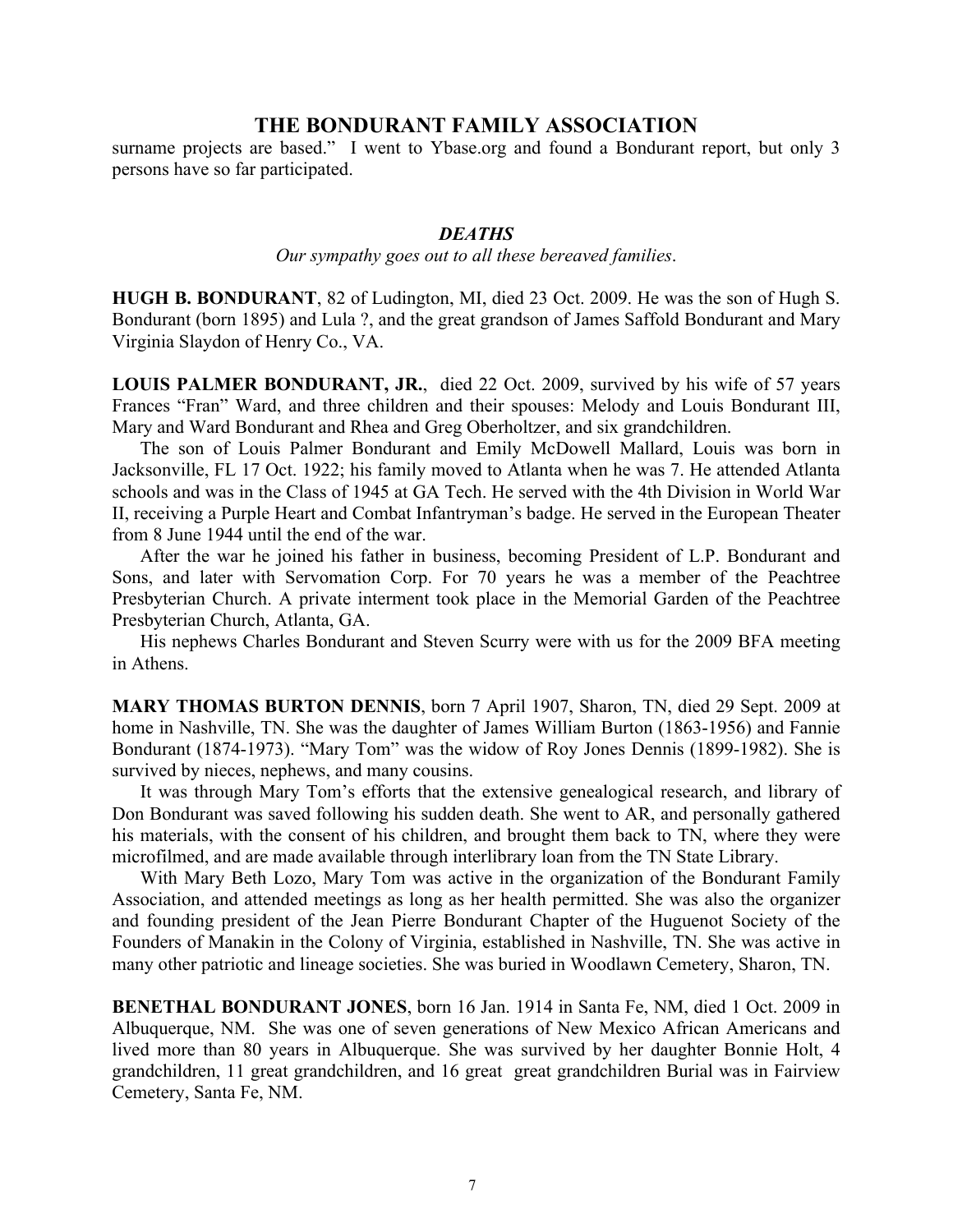**EDNA FRANCES REID OTWELL**, mother of Mrs. Clint Bondurant, Jr., died at the age of 91 in Douglasville, GA 31 Oct. 2009. Burial was in Beulah Cem., Douglasville, GA. She was the widow of Cleo Theodore Otwell. Her daughter, and sons and spouses survived her: Ted and Ann Otwell of Douglasville; Donald and Yvonne Otwell of Bryceville, FL; Rodney and Marcia Otwell of High Point, NC.

**NADINE NELL BONDURANT WILSON**, born 13 Sept 1913, Kirksville, MO, died 20 May 2009, Arlington, VA. She was the daughter of William Pearl Bondurant (1886-1973) and Georgia Stokes (1889-1970) of MO, and the widow of George Merril Wilson (1911-2006). Nadine and George enjoyed 68 years of marriage.

Survivors include children and spouses: G. Stephen and Carole Wilson (Festus, MO), Charlotte Koger and husband Sam LoPresto (East Lansing, MI), John and Pat Wilson (Athens, GA), Scott and Kathy Wilson ( Arlington, VA), 10 grandchildren, and 11 great grandchildren. Her brother William "Bill" Bondurant, now 90, of Sedalia, MO, is her only surviving sibling.

Nadine trained as a teacher at Northeast MO State Teachers College, and received an M.A. from Northwestern Univ. She taught business and vocational classes in Milwaukee, and Falls Church, VA until retirement in 1978. The family was active in the Falls Church (VA) Presbyterian Church.

For many years Nadine Wilson was a member of BFA, and George came with her. Widowed, she attended our meetings until recently. Her sons John (and wife Pat) and Scott, and granddaughter Rachel were with us at the October meeting, and brought the sad news to us of her death.

### **www.Bondurant-Family.org**

Your Portal to Bondurant Family Historical and Genealogical Information David W. Bondurant, BFA Webmaster

#### **THE BONDURANTS OF AMERICA -- Jean Pierre and Ann**

By Mary Bondurant Warren, with Ruby Talley Smith and Amy Warren Sanders

### *The Bondurants' "First Hundred Years" in Virginia.*

Here is the story of Huguenot Jean Pierre Bondurant's life after he landed in 1700 at Jamestown. How did this French exile adapt to an English-speaking society? What was his life like in the colony? Meet his wife Ann Tanner, and learn more about their five children, and grandchildren. Watch the Bondurant family grow with the colony, move into new lands, and new occupations.

A "Sentimental Journey" takes you to places important in the family history. Hardbound, 218 pages including maps, photographs, illustrations, and a full name index. **\$35.00.**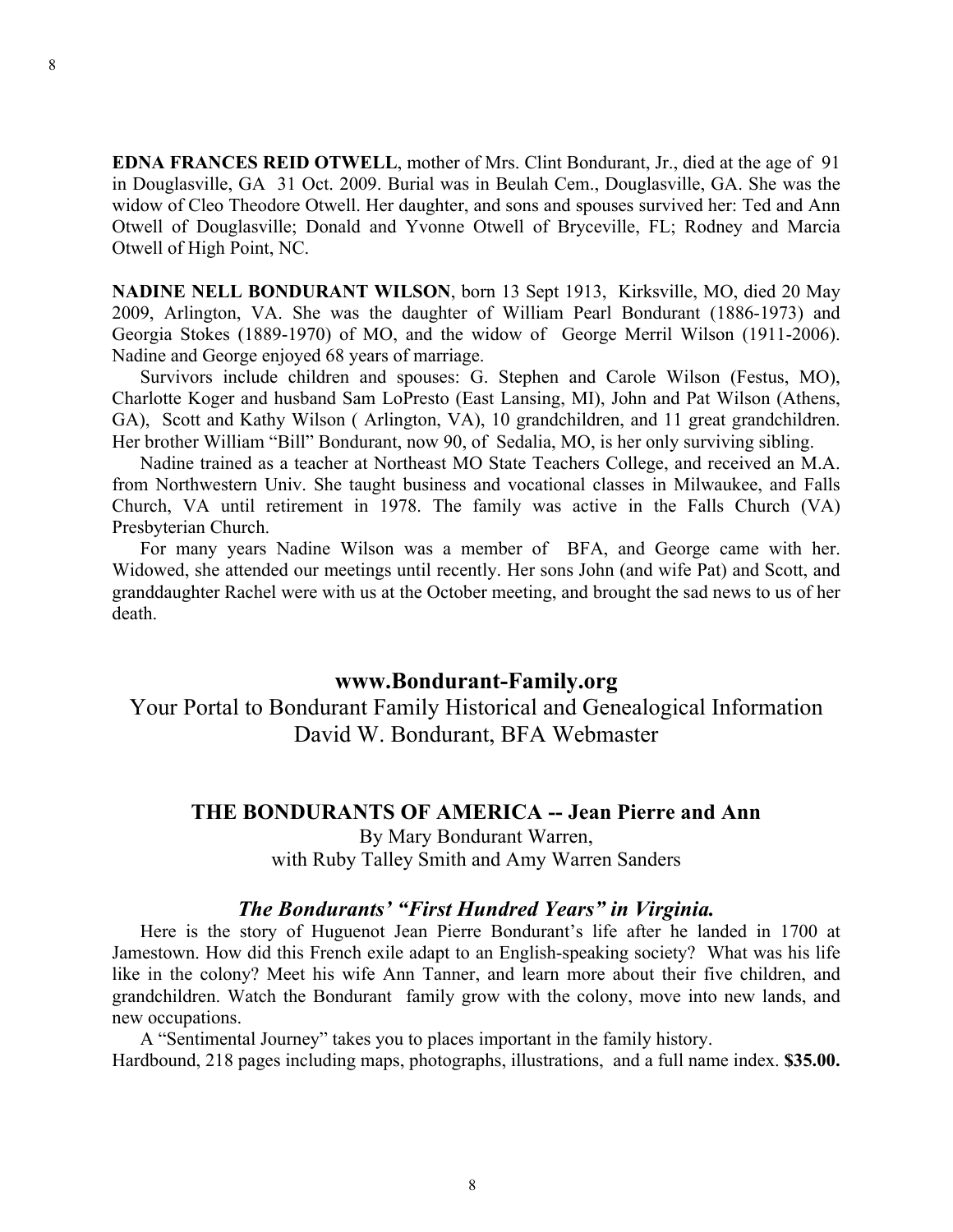### **THE BONDURANTS OF AMERICA -- Ann Tanner's Ancestors**

By Mary Bondurant Warren,

with Ruby Talley Smith and Amy Warren Sanders

### *HATCHER, JONES, LOUND & TANNER of Virginia*

Jean Pierre married into a tidewater Virginia English family, whose ancestors had been in the colony two or three generations when the Huguenots arrived. These are stories and documents relating the life of Ann's colorful ancestors. Learn about the parts they played in Virginia's early history. A "Sentimental Journey" leads you to present-day sites which once were the homes of Ann's ancestors.

Hardbound, 173 pages including maps, photographs, illustrations, and a full name index. **\$30.00**

# **THE BONDURANTS OF GÉNOLHAC, FRANCE**

By Mary Bondurant Warren

Following your suggestions, along with family history and "family trees," are included photographs of the sites and documents relating to the family, maps, and even a driving tour of our most important places. With this hardbound, 172 page book, you can be your own tour guide, and see the sights of France at your leisure. If you want to see the places you'll read about, get the two videos, **THE BONDURANT HOMECOMING,** and **THE STORIES OF OUR FOREMOTHERS.**

In "Our Ancient Ancestors" Jeff Duvall takes us back 30 generations from Jean-Pierre to Charlemagne. We learn of French, Spanish, and Neopolitan ancestors we didn't know we had, and in the process a lot of history! **\$30.00**

#### **VIDEOTAPES**

### **THE BONDURANT HOMECOMING - 1993 \$35.00**

View the tours of family sites made by members of the Bondurant Family Association in August 1993, and the dedication of our plaque at Génolhac, France, on the home of Jean-Pierre Bondurant, Huguenot refugee.

### **THE STORIES OF OUR FOREMOTHERS - 1996 \$35.00**

Lives of our European ancestors – the Amat, Barjon, Belcastle, and Bondurant ladies, told with visits to their homes and towns, some dating back to the  $10<sup>th</sup>$  Century.

**SPECIAL OFFER:** The book, and both videos as a set \$75.00

**Shipping: 1 book or videotape \$8; \$4 for each additional book or tape. Please make your check payable to Heritage Papers. Order by mail from:**

#### **HERITAGE PAPERS, P.O. Box 7776, Athens, GA 30604-7776**

By telephone, using Visa or MasterCard, 706/549-1264. GA residents must include 7% sales tax.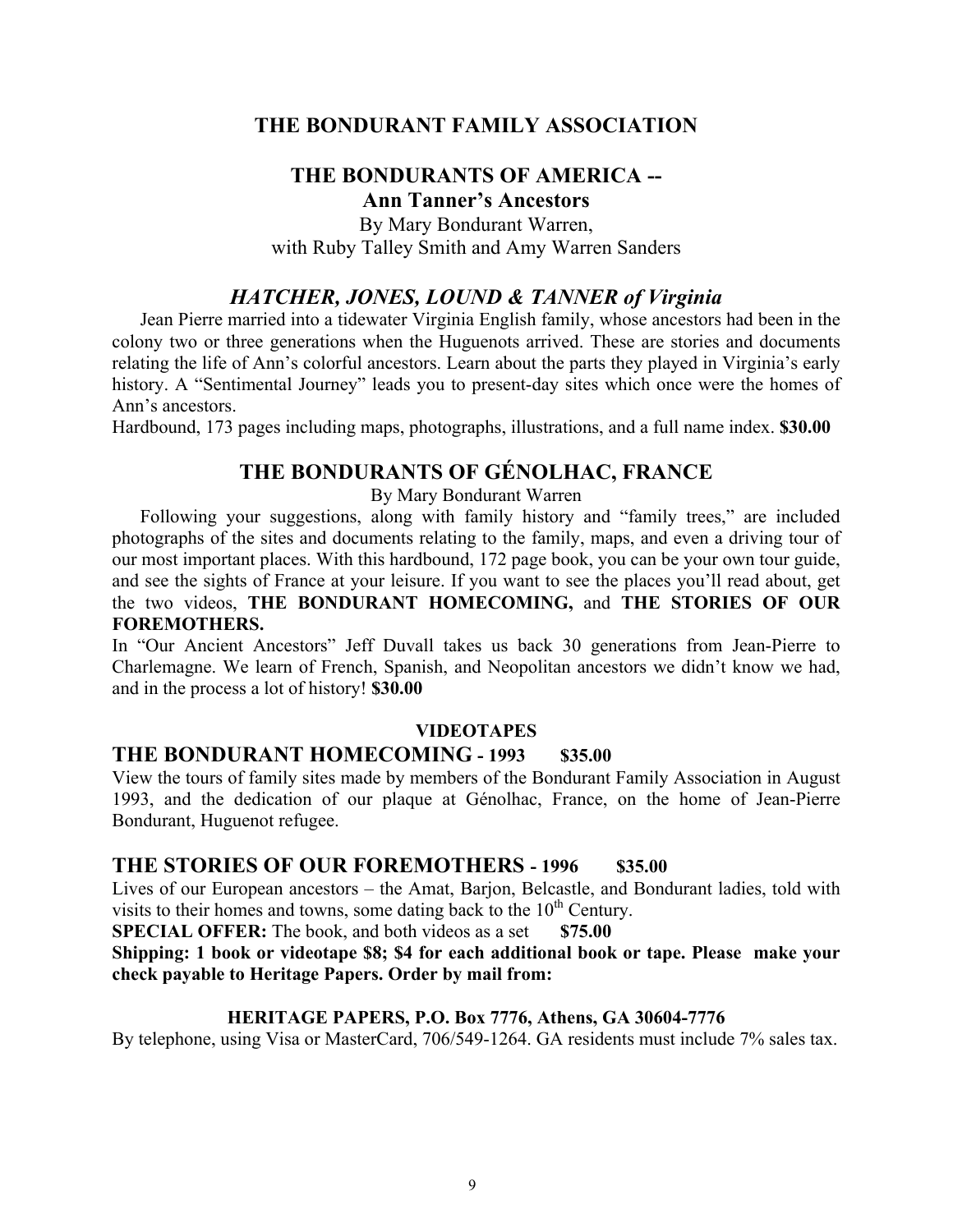# **BFA NEWSLETTERS - ON THE HONOR SYSTEM**

Have you missed BFA newsletters for which you have paid? Fill out this form (or a copy) and mail to the Editor for free issue replacement [as long as our supply lasts].

If you want to complete your set of printed BFA newsletter issues, use this form to order individual issues. Please circle the issue numbers you want.

| 1 to 5 (one issue)                                                          |    | 6  | $\tau$                       | 8  | 9  | 10 | 11                                                           | $12*$ | 13 | 14 | $15***$ |    |
|-----------------------------------------------------------------------------|----|----|------------------------------|----|----|----|--------------------------------------------------------------|-------|----|----|---------|----|
| 16                                                                          | 17 | 18 | 19                           | 20 | 21 | 22 | 23                                                           | 24    | 25 | 26 | 27      | 28 |
| 29                                                                          | 30 | 31 | 32                           | 33 | 34 | 35 | 36                                                           | 37    | 38 | 39 | 40      | 41 |
| 42                                                                          | 43 | 44 | 45                           | 46 | 47 | 48 | 49                                                           | 50    | 51 | 52 | 53      | 54 |
| 55                                                                          | 56 | 57 | 58                           | 59 | 60 | 61 | 62                                                           | 63    | 64 | 65 | 66      | 67 |
| 68                                                                          | 69 | 70 | 71                           | 72 | 73 | 74 | 75                                                           | 76    | 77 | 78 | 79      | 80 |
| 82<br>83<br>81<br>84<br>* Issue 12 costs \$10.00<br>$**$ Issue 15 costs \$5 |    |    |                              |    |    |    | All others \$2.50.                                           |       |    |    |         |    |
|                                                                             |    |    | Cost of back issues ordered: |    |    |    |                                                              |       |    |    |         |    |
| Issues $\omega$ \$2.50                                                      |    |    |                              |    |    |    | \$                                                           |       |    |    |         |    |
| * Issue 12 $(a)$ \$10.                                                      |    |    |                              |    |    |    | \$                                                           |       |    |    |         |    |
| ** Issue 15 @ \$5                                                           |    |    |                              |    |    |    | \$                                                           |       |    |    |         |    |
| Dues for 2010 (\$20.00)                                                     |    |    |                              |    |    |    | \$                                                           |       |    |    |         |    |
|                                                                             |    |    |                              |    |    |    | Total (check payable to the Bondurant Family Association) \$ |       |    |    |         |    |

Mail to: **Mary B. Warren, 750 Glenwood Drive, Athens, GA 30606-4628**

Name

Address

City, State, Zip Code

Telephone (with area code)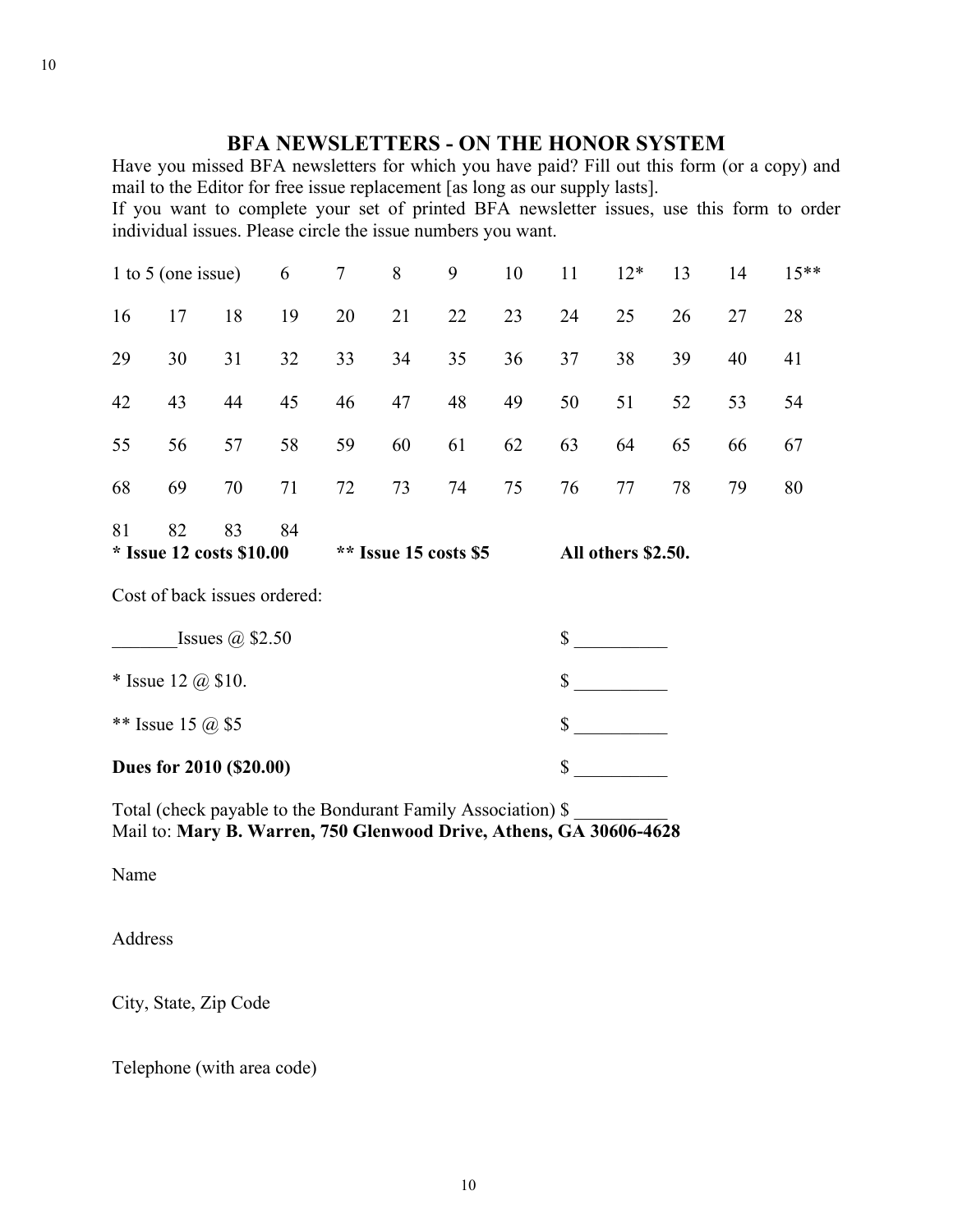E-mail address Acquisitions, Family History Library, 35 N West Temple St , Salt Lake City UT 84150

Decatur Genealogical Society, 1255 W South Side Dr., Decatur IL 62521,

Genealogy Center, Allen Co. Pub. Library, PO Box 2270, 900 Webster St., Fort Wayne IN 46801-2270

#### **V V V V V**

M/M Elliott B. Andersen, 8012 Wonder St., Citrus Heights CA 95610, 72440.2232@compuserve.com

Mrs. Marilyn B. Anderson, PO Box 274, 22377- 163rd St., Basehor KS 66007, 913/724-2027 mander8399@\hughs.net

Mrs. Susan Bondurant Arnold, 1106 - 8th St. SW , Rochester MN 55902, 285-1439

Mr. Wayne E. Bailie, 3004 Pinewood Cir., Manhattan KS 66502-2085 webale@ksu.edu

Miss Charlotte Ballance, 425 Timber Dr., Decatur IL 62521-5516, 217/428-2118

Ms Jeane Brown Barham, 3618 Glenbrook Rd, Fairfax VA 22031, 703/280-2591

Mrs Mary E.B. Bates, 2618 Childs Lane, Alexandria VA 22308, 703/548-1929

Mrs. Patty Lynch Black, 241 Warren Rd., San Mateo CA 94402, 650/579-7084

Ms. Amy Bondurant, 1340 31st St. NW, Washington DC 20007 albond@attglobal.net

M/M Andrew Jack Bondurant, 5112 Mt Vernon Memorial Hwy, Alexandria VA 22309, 703/780-8383 jbondur999@aol.com

Mr. Ben Bondurant, 131 Hammett Ave., Radford VA 24141

M/M Bobby Joe Bondurant, 158 Lake Dr, Amherst VA 24521, 804/946-7603 bondurantsbake@netzero.com

Mr. Charles E. Bondurant, 587 Oxen Trail, Fredericksburg TX 78624, 830/990-0129 rockbon@beecreek.net Mr Charles I. Bondurant, PO Box 8251 11758 Longtree Lane, Conroe TX 77303, 936/264-2119 cbondurant@consolidated.net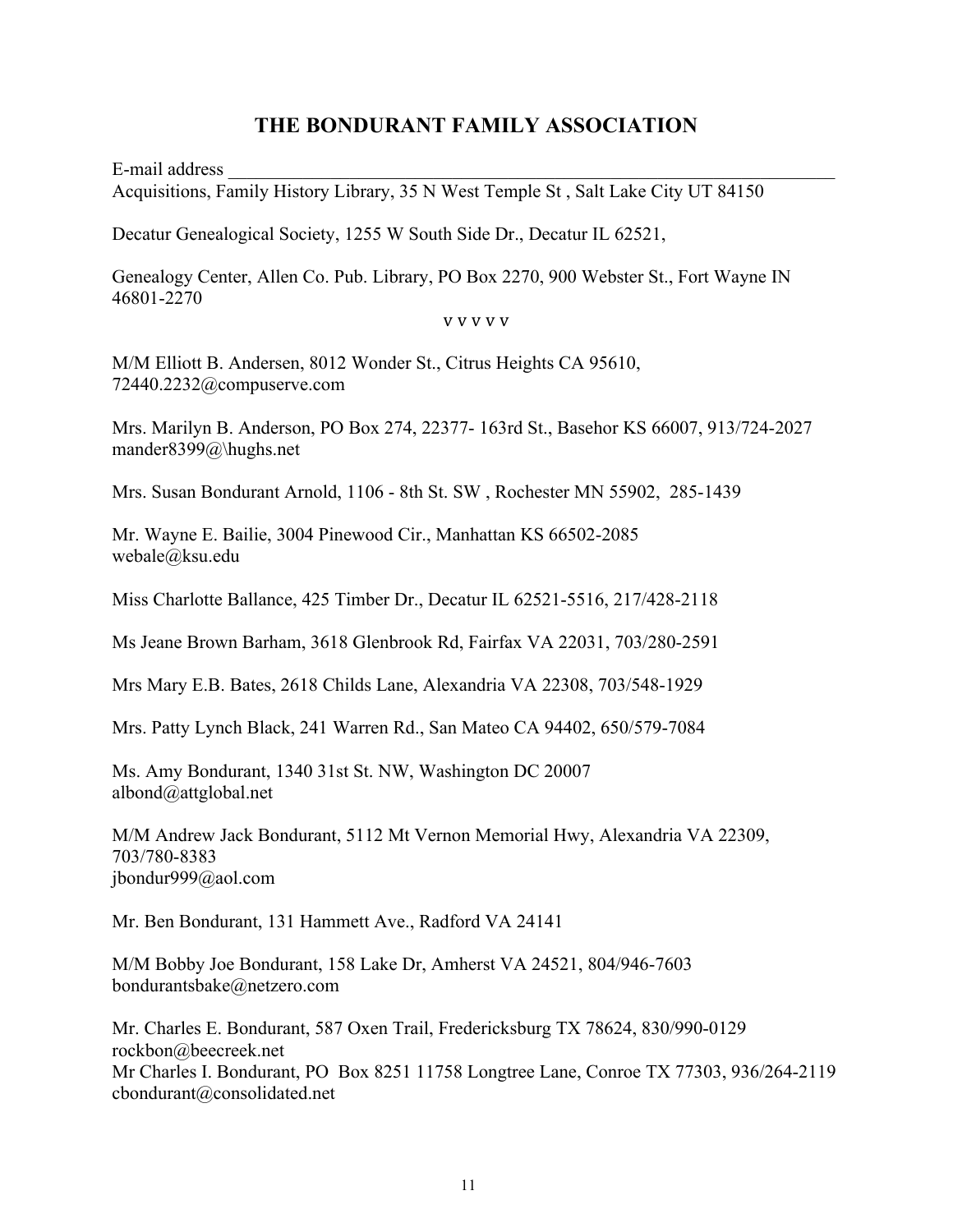Ssg. Clinton Bondurant, 219 Shannon Ct, Senoia GA 30276, 770/599-9664 eod13@earthlink.net

Mr. David C. Bondurant, 7503 Shrewsbury, Baton Rouge LA 70808, 225/767-0539 dbondurant@turner-industries.com

M/M David W. Bondurant, 4025 Becket Dr, Colorado Springs CO 80906, 719/576-5543

Mr. Eddie Ray Bondurant, 390 - 3rd St. NW, Linton IN 47441 ebondurant@sbcglobal.net

M/M Hix C. Bondurant, 205 Fairway Dr, Radford VA 24141, 540/639-2154 hixlil@charter.net

Howard & Carlene Bondurant, 3434 Snow Creek Road, Martinsville VA 24112, 540/656-1796 hbondura@webtv.com

Mr. James E. (Jim) Bondurant, 52544 Winchester St., Fort Mill SC 29707-5972

M/M James Houser Bondurant, 5700 NE 82nd Ave. #B6, Vancouver WA 98662-9430, 360/260- 4484

jhbondu@alphastate.com

Mr. James Spencer Bondurant, 211 S. Stevens, Decatur IL 62522-1868, 217/424-6089

Mr. Jerry Bondurant, 533 W County Rd 900 N, Lizton IN 46149, 317/994-5203 skizzix2@yahoo.net

M/M John Hodges Bondurant, 104 Terri Ave., Berea KY 40403, 859/985-5670 jhbondurant@windstream.net

M/M John Tyree Bondurant, 1704 Sweetbriar Ln, Louisville KY 40207, 502/897-1405 theresaw55@yahoo.com

Mr. John Edward Bondurant, 1920 Crestview Dr, Bartlesville OK 74003, 918/336-5310

M/M Luther L. Bondurant, 3413 Bainbridge Blvd, Chesapeake, VA 23324, 757/545-0348

Mrs. Mary Edna Bondurant, 7338 Peaks Mill Rd, Frankfort KY 40601, 502/227-7686

M/M Matthew R. Bondurant, 266 Champlain Dr., Plattsburgh NY 12901, 518/561-1618 bondurantmr@hotmail.com

M/M Neal Bondurant, 2935 Roche Dr. N, Colorado Springs CO 80918-1735, 719/593-1842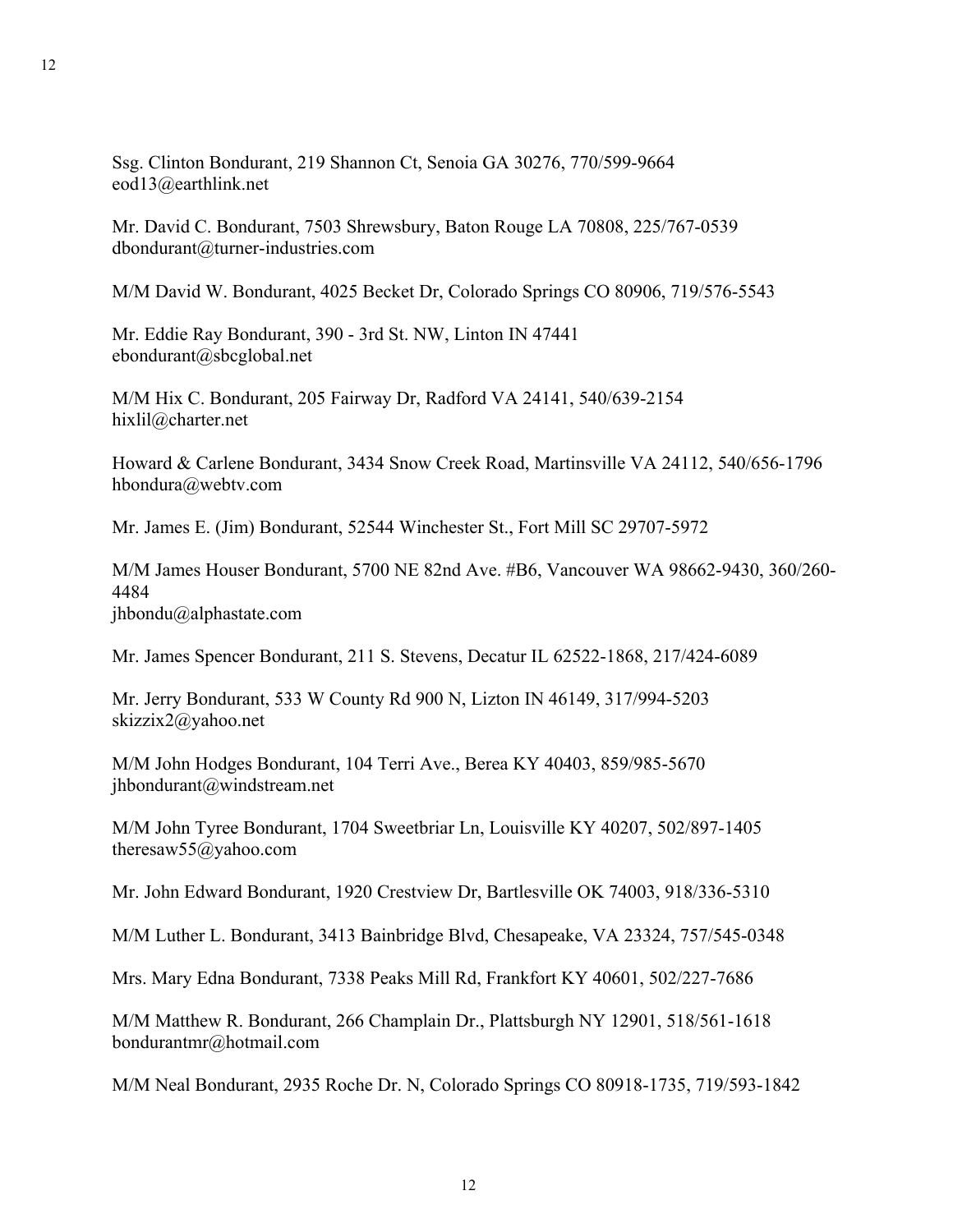Name, mailing address, telephone number E-mail address Mr. Paul Al Bondurant, 5371 Del Rey Dr, Colorado Springs CO 80918, 719/599-8495

Mr. Randall L. Bondurant, 205 Winner Ave., Smithville MO 64089, 816/532-605? randybondurant@sbcglobal.net

Mr. Robert L. Bondurant, 1835 S Jefferson, Casper WY 82601, 307/234-8717

Mr Robert Edouard Bondurant, 933 East 19th St., Casper WY 82601, 307/234-1366 bondurantbob@q.com

Miss Sarah Elizabeth Bondurant, 701 First St, Elizabeth City NC 27909, 252/335-1665

Mr. Scott W. Bondurant, 505 North Pinon, Olathe, KS 66061, 913/829-4391

Mr. Si M. Bondurant, 1414 Roxbury Pl, Jackson MS 39211, 601/981-1494 SMB@netdoor.com

Mr. Stanford L. Bondurant, 409 E Nelson Ave, Alexandria VA 22301, 703/549-3664 bondlund@aol.com

Dr. Stuart Bondurant, 209 Cedar Berry Lane, Chapel Hill NC 27517-7207, 919/929-1899

M/M T.J. Bondurant, 6724 St. Anne's Drive, Fayetteville PA 17222, 602/421-6016 tbondurant@cox.net

M/M T.J. (Jack) Bondurant, 1818 Northwoods Lane, Salem VA 24153, 540/387-2814

M/M Thomas C. Bondurant, 1635 Golden Fields Dr., Germantown TN 39138 tbondurant@prodigy.net

Mr. Thomas R. Bondurant, 1045 Denison St, Indianapolis IN 46241, 317/241-4482

Mr. Thomas R. Bondurant, 7 Charleston Circle, Brandon MS 39047, 601/992-1607 tomb@misnet.com Mr. Walton G. Bondurant Jr., 121 Commodore Lane, Smithfield VA 23430, 757/365-0409 wbondurant@bondurantlaw.com

Rev./M Wayne L. Bondurant, 3500 Carlton Ave # K-38, Fort Collins CO 80525, 970/266-8785 bndrnt@aol.com

M/M William Irvin Bondurant, 845 N 14th St, Wytheville VA 24382, 703/228-6084 ribon@wythenet.Com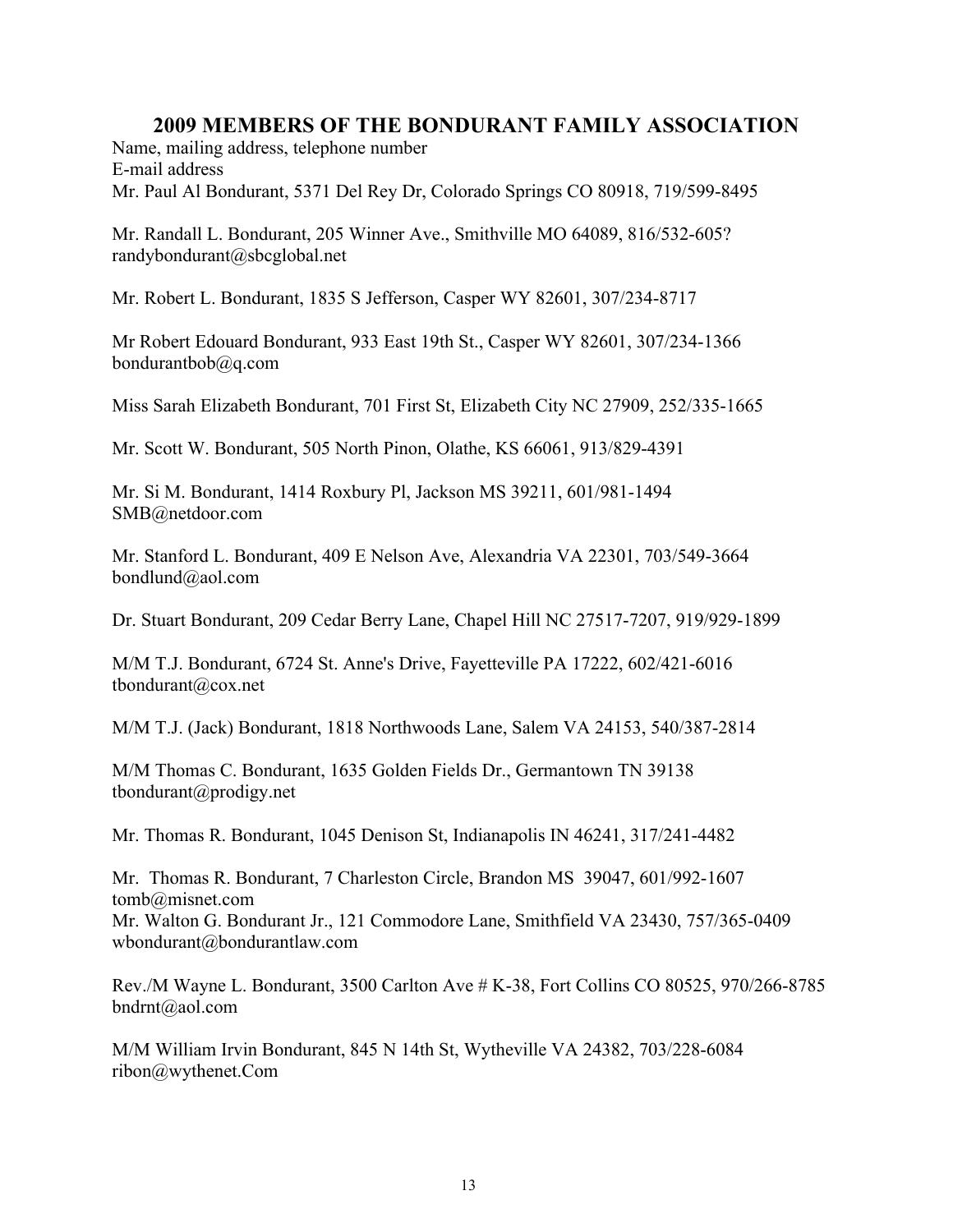Mr. William G. Bondurant, 500 S Osteopathy #314, Kirksville MO 63501, 606/665-6335 wbondura@sbcglobal.net

Mrs. Charles H. Bounds, 309-D Cedar Crest Apt, Tuscaloosa AL 35401, 205/759-1245

M/M Frank Boyd, 6600 S Country Club Dr, Oklahoma City OK 73159, 405/681-7078 ouengr@cox.net

Ms Amy B. Bridges, 6050 Green Haven Rd., Winston-Salem NC 27103, 336/231-2125 amy5amy@hotmail.com

M/M Wayne Brown, 1268 Brookridge Dr, Columbus OH 43235, 615/442-8999 lwbcbrown@aol.com

Mr. Donald K. Bundrant, P.O. Box 1319, Argyle TX 76226-1319, 972/254-6264 donb@healey.org

Ms. Sandra Rose Bundrant, 300 Brandywine Dr., Old Hickory TN 37138, 832-1209

Miss Wanda L. Burcham, PO Box 493, Penney Farms FL 32079, 904/284-9883 bwandammd@wmconnect.com

Mrs. Carolyn B. Burgin, 6724 E. 58th St., Tulsa OK 74145

Mrs. Pamela J. Butler, 8608 Hampton Ave. NE, Albuquerque NM 87122-2636 PamelaJButler@aol.com

Ms. Phyllis Bondurant Campbell, 1106 Parsons Place, Greensboro NC 27410-4186, 214/717-6775 pcampbell@triad.rr.com

M/M Ray S. Campbell, P.O. Box 529, Bowling Green VA 22427, 804/633-6023

Mrs. Saralyn Ann R. Crawford, 540 Byron Rd., Columbia SC 29209

Mr. James Jeffrey Culpepper, 311 Delaware Ave. W/O, Morgantown WV 26501-4309, 304/284-9563 jjcul@earthlink.net

Mrs. Mabel C. Culpepper, 3208 Casa Bonita Dr. NE, Albuquerque NM 87111, 505/296-2952 Jculpep890@aol.com

Mrs. Marilyn G. Cummings, 348 Rosemont Ringoes Rd., Stockton NJ 08559, 609/397-5363 Ken.cummings@msn.com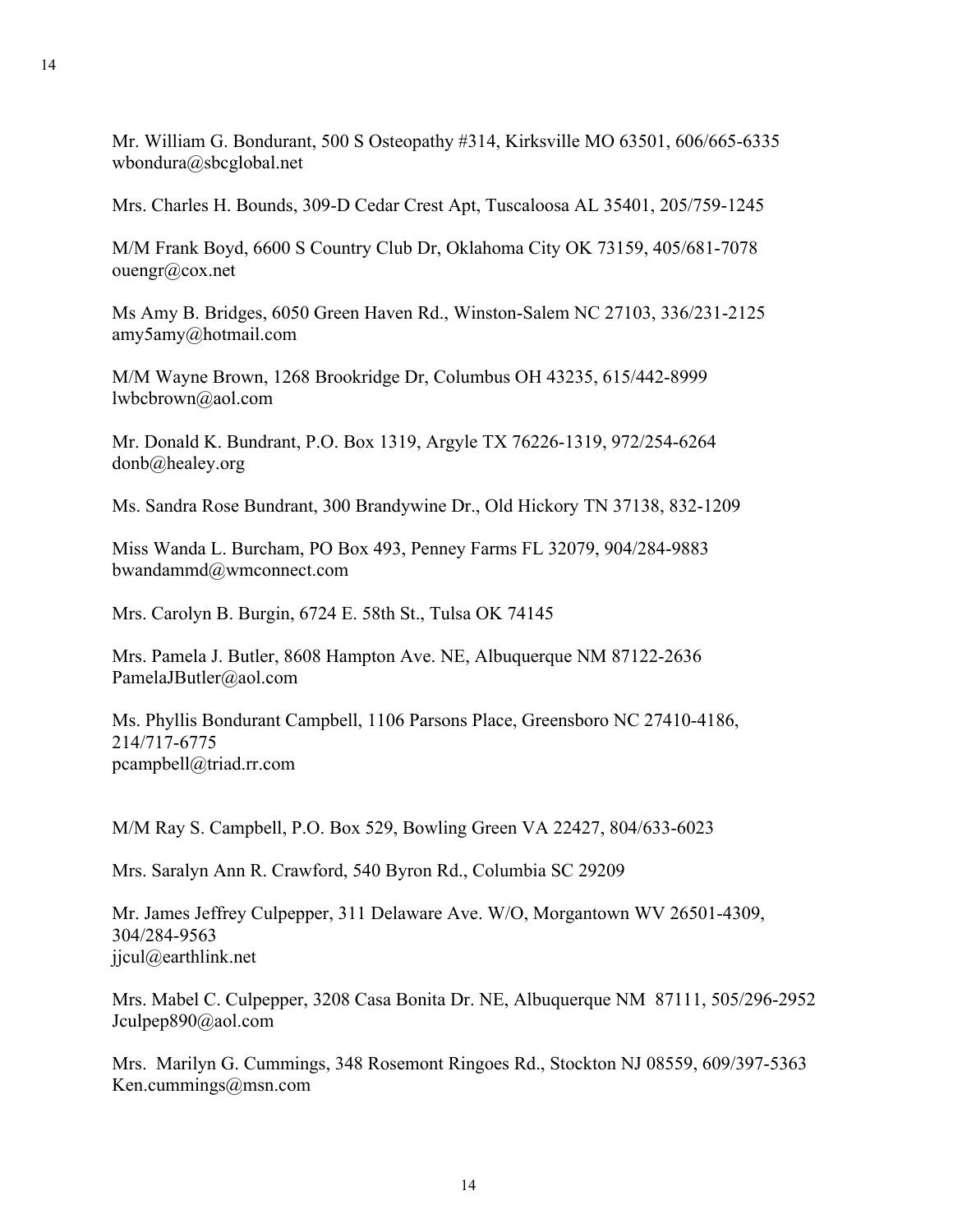Name, mailing address, telephone number E-mail address Mrs. Mary Thomas Dennis, 3800 Sam Boney Dr. #903 Windlands South, Nashville TN 37211, 615/331-3874 [DEAD]

Ms. Melinda Doellman, 2700 Lind St., Quincy IL 62301, 217/653-4023 ldmd81@insightbb.com

M/M Dwight Easter, Rt. 3 Box 153-C, Princeton WV 24740, 304/384-5070 easters@citlink.net

Mrs. Denna West R. Edwards, 109 Cottonport Place, Madison AL 35758

Ms. Jane Fairburn, 314 Palmer Ln, McCormick SC 29835-3215, 864/391-2419 jfairburn@wctel.net

Mr. Bruce T. Ferguson, 1805 Lewis Ln, Owensboro KY 42301, 270/684-4110

Mrs. Wanda Bondurant Flener, 9009 Lantern Lite Pkwy, Louisville KY 40220, 502/491-4958 wbflener@webtv.net

Mrs. Marie B. S. Flewellen, 227 Candlewood Dr., Blairs VA 24527

Mr. Gary Don Ford, 2123 N FM 2360, Rio Grande City TX 78582, 956/488-5825 gdford@southtexascollege.edu

Ms. Joyce G. Foster, 109 Walnutview Dr, Beaver WV 25813-9755, 304/252-3755 jgfoster@suddenlink.net

Mr. Emmett L. Fox, PO Box 84, Arrington VA 22922-0084, 804/263-6786

Ms Emmie Lee Gagne, 1155 Sutton Hollow Rd., Martinsville VA 24112, 703/638-4526

Mrs. Elizabeth Gale, 5594 Buring Court, Fort Myers FL 33919

Mr. David Pelham George, 1500 Westbrook Ct., Apt. 2122, Richmond VA 23227, 804/353-8392 dave.george@wcrichmond.org

Mr. William Glover, 915 Southam Dr., Bon Air VA 23235 01Glover@comcast.net

Mrs. Mary M. Gotwald, 5703 Williamsburg Landing Dr. Apt. B-21, Williamsburg VA 23185

M/M Harry L. Greene, 8887 South Lewis Ave. Apt. 601, Tulsa OK 74137-3222, 918/835-9642 olddustbowl36er@sbcglobal.net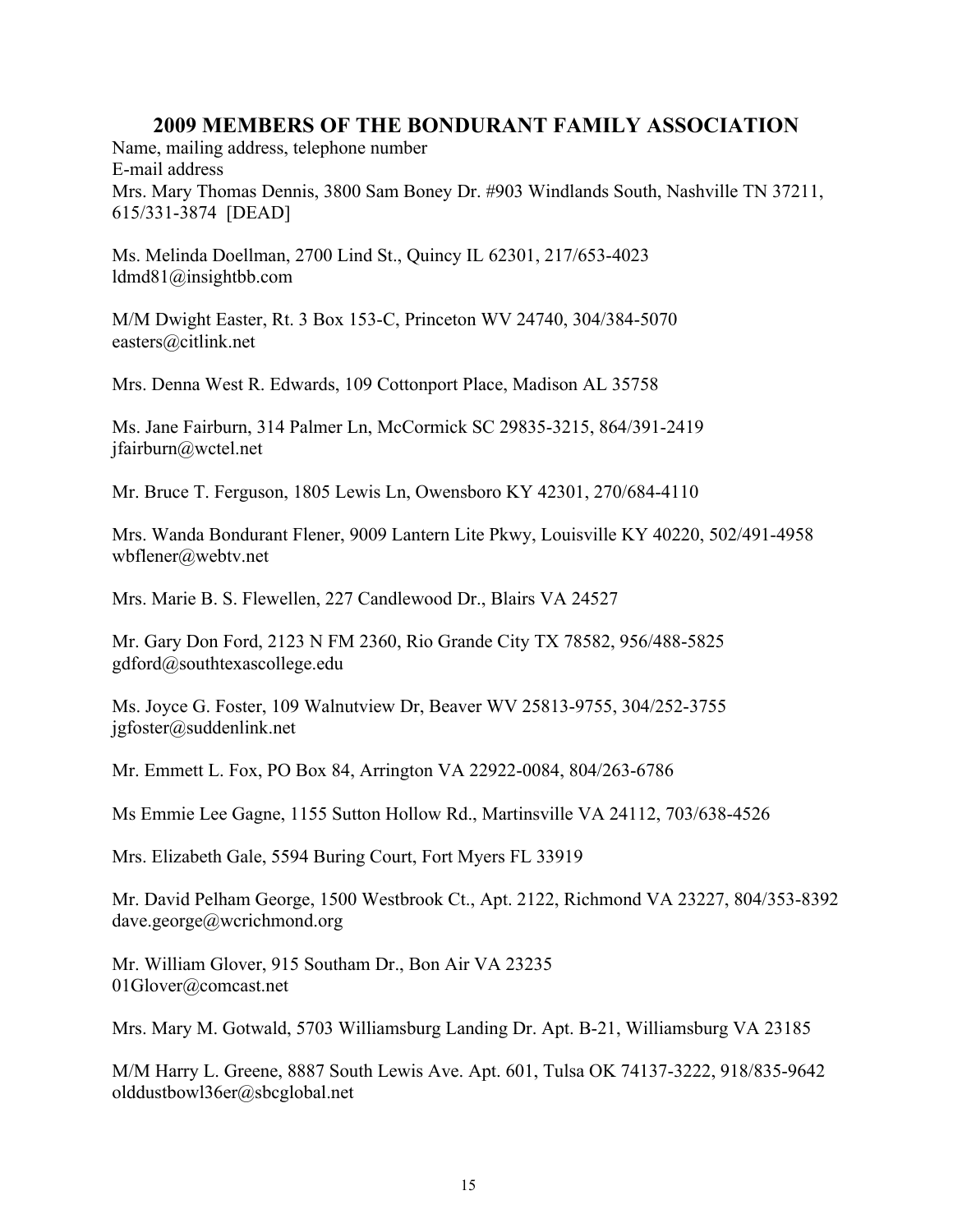Mrs. Inez B. Griffels, P.O. Box 1487, North Plains OR 97133, 503/846-1307 IGriff@aol.com

Mrs. Cary Lynne S. Hall, 3910 High Pines Dr., Houston TX 77068-2913, 832/433-7962 texya@aol.com

Ms Rebecca Bondurant Halliday, 117 Oak Ridge Dr., Lafayette GA 30728, 607/638-7093 jabeck96@comcast.net

Mrs. Martha L. Harlow, 2506 Berenson Lane, Austin TX 78746-1917, 512/306-9687 mharlow1@gmail.com

Mrs. Catherine H. Helms, P.O. Box 537, Homerville GA 31634-0537, 912/487-5377 cathy.helms@helmslaw.com

Mr. Robert H. Hicks, 5801 Sutton Place, New Orleans LA 70131, 504/393-8338 roberthhicks@yahoo.com

Mrs. Marcelle B. Hoffman, 458 S Camden Dr, Beverly Hills CA 90219-4229 mkbhsubscribe@pacbell.net

M/M David K. Holland, 5508 Saddlewood Ln, Brentwood TN 37027

Mrs. Judy Isaacs, P.O. Box 1407, Frankfort KY 40602-1407, 804/750-2134 M/M R. Clifton Jones Jr., 19365 Cypress Ridge Terr.1021, Lansdowne VA 20176, 703/754-7030 peggyme@smartneighborhood.net

Mr Tommy Karns, 905 Jona Kay Terrace, Norman OK 73069, 405/360-5244 tom.karns@sbcglobal.net

Mrs. Beverly Otey Kennedy, 2847 Titleist Dr, Salem VA 24153, 540/387-2476

Mrs. Helen Bondurant Kent, 1484 Oak Forest Dr., The Villages FL 32162, 352/751-1318 helenk@atlantic.net

Ms. Sharon Kingen, 5190 N. 500 West, McCordsville IN 46055, 317/335-3781 11/09/1998

Mrs. Hazel Bondurant Krutsch, 255 Texas St., Apt. E-375, Rapid City SD 57701, 605/721-3446 hharha@aol.com

Mr. Paul E. Lawrence, 13 Park Terrace, Fairfield Glade TN 38558, 931/456-4776 lawrpaul@citlink.net

Mrs. Janet Lefferts, 5431 20th St N, Arlington VA 22205, 703/536-8916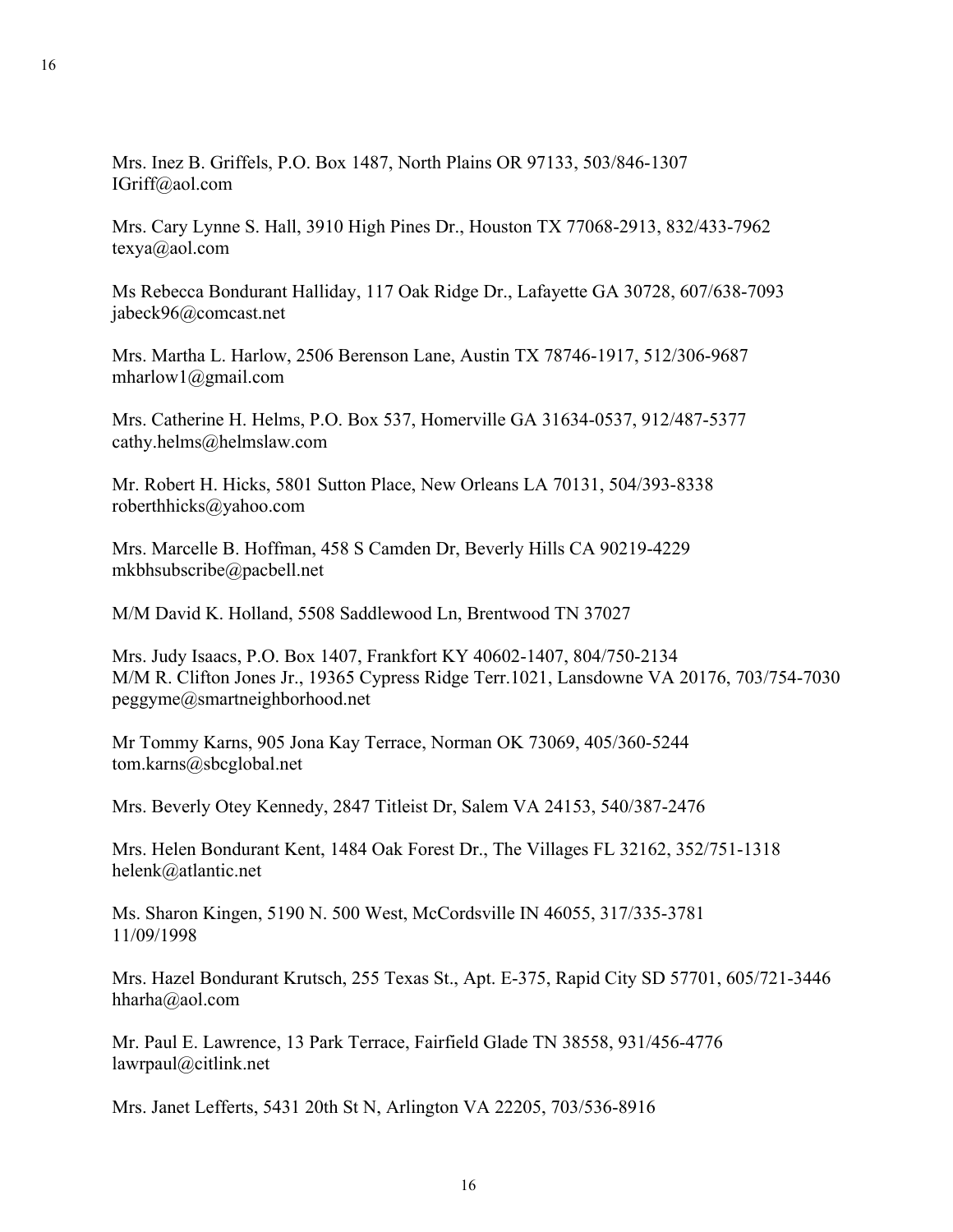Name, mailing address, telephone number E-mail address

Mrs Terry Louderback, 4213 Aesop Ave., Springdale AR 72762 louderbacks@cox.net

Mr. Jack Lynch, 4325 Old Columbia Pike, Annandale VA 22003-2123,

Mrs Rebecca B. Lynch, 6533 Elmdale Rd, Alexandria VA 22312, 703/354-6634

Ms. Cheryl Morgan. Malinen, 1654 SE 2nd St, Astoria OR 97103, 503/325-7103 cherylmalinen@charter.net

Mrs. Bonnie J. Marks, 68017 Upper Imnaha Rd., Imnaha OR 97842-8124 bondon@oregontrail.net

Miss Darla Jean Marks, P.O. Box 57, Charlotte Court House VA 23923, 434/542-4741 dmarks@vt.edu

Mrs Margaret Ann Mathis, 1590 Dutchman Lake Road, Vienna IL 62995, 618/658-3581

Mrs. Dorothy Bundrant Mayes, 9810 Williamsburg Dr., Upper Marlboro MD 20772, 301/868-6053

Mrs. Eve Bondurant Mayes, 270 Wesley Chapel Rd., Danielsville GA 30633, 706/789-3452 ebmayes@windstream.net

Mr. James I. Mehaffey, 6 Biddlebrook Lane, Chadds Ford PA 19317, 610/459-2882 handym2007@aol.com

Mrs. Nikki Menconi, 803 S 89th Ave. #1, Yakima WA 98908, 509/966-2010 weefoke29@aol.com

Mr. Richard Meyer III, 211 E York St, Savannah GA 31401-3813, 912/234-7734

Rev. John A. Mills, 60 Patterson Rd., Fanwood, NJ 07023,

Mrs. Laura Jane Fisher Mills, 1051 Sassafras Circle, Bloomington IN 47401-1281, 812/323- 7720 lamills@bloomington.in.us

Mr. Kenneth L. B. Morgan, 225 South Franklin St., Chagrin Falls OH 44022 cosmicdot@earthlink.net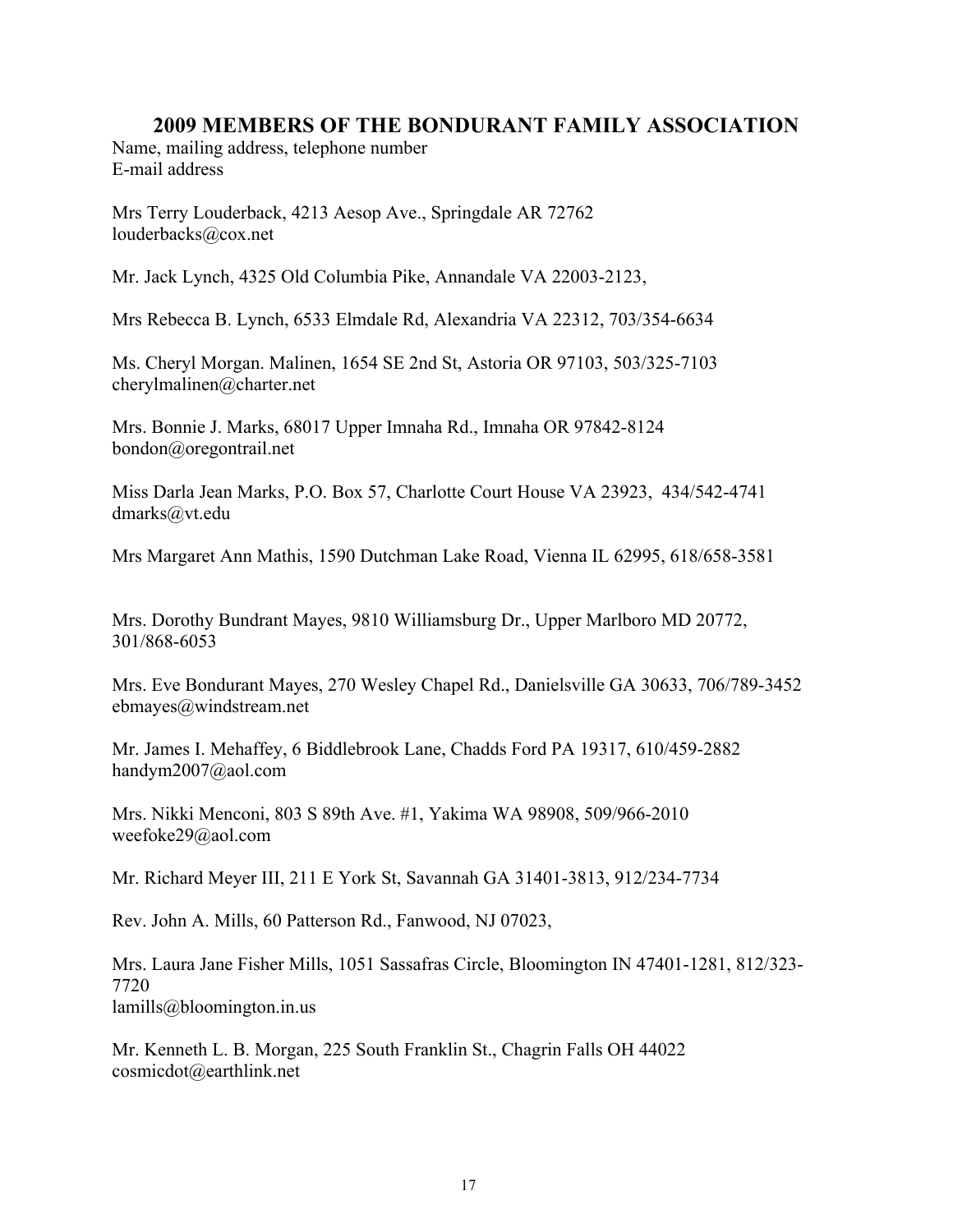Mrs. Susan J. Bondurant Muster, PO Box 160, Calhoun KY 42327, 270/273-3288 jmuster47@aol.com

Mr. J.B. Pitman, Jr., 45 Driftwood Dr., Somerset KY 42503-4797, 606/677-1933 jbpitman@newwavecomm.net

Mr. C. Woodson Randall, 2310 Spring Valley Rd., Columbia SC 29223, 803/788-7007 wrand@sc.rr.com

Mrs. Mary Dell Robertson, 3825 Meek Dr., Jacksonville FL 32277

Ms Jeanne-Marie Rogers, 2101 Terriwood Ct, Louisville KY 40223, 502/426-2101 JeanneMarR@ccol.net

Ms. A. Denise Sallee, 935 Forest Ave., Pacific Grove CA 93950-4812, 831/655-4699 densallee@hotmail.com

Mr. Thomas A. Sams, 605 Pine Tree Dr., Trail Creek IN 46360-7137, 219/874-1308 portercotom@yahoo.com Ms. Amy M. Sanders, 931 Hill St., Athens GA 30606, 706/363-6149 amymws@aol.com

Mr O. William Schumm, Jr., 1006 James Madison Circle, Falmouth VA 22405, 540/371-5956 billynns@cox.net

Mrs. Beverly Serwitz, 1464 Cheswick Place, Westlate Village CA 91361

Ms. Golda Seyboldt, 3125 Dee Drive, Quincy IL 62305 goldas@fanvid.com

Mr. Richard E. Shaver, 27830 Fern Ridge Rd, Sweet Home OR 97386-9559, 367-2999

Mrs. Mary Lynn D. Smith, 1105 Troy Ave., Dyersburg TN 38024, 731/285-4421 smith3757@cableone.net

Mrs. Ruby Talley Smith, 1429 Decatur St, Baltimore MD 21230, 410/752-3752 rubygem@aol.com

Mrs. Polly Jane Statham, 6 Vancouver Pl, Sherman TX 75092, 903/892-2437

Mrs. Mary B. Stinnett, 338 Fletcher's Level Rd., Amherst VA 24521, 804/945-5149 beezie48@aol.com

Ms. Judy C. Tanner, 210 Eagle Drive, Macon GA 31211, 478/755-0882 Jtanner755@gmail.com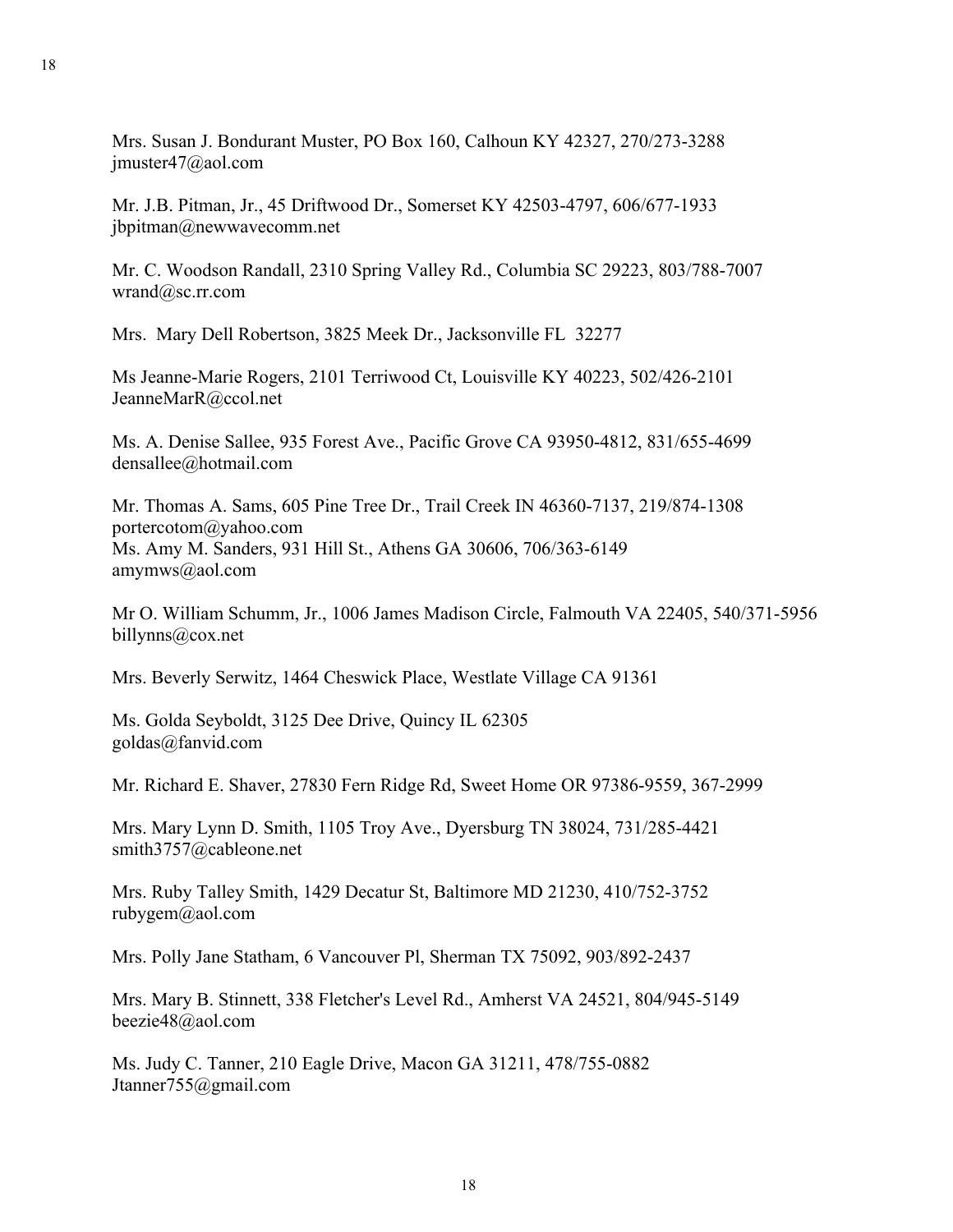Name, mailing address, telephone number E-mail address Mrs. Dona McGowan Taylor, 680 McKelvy Rd., Camden TN 38320-4811, 731/584-6934 adtaylor@usit.net

Mr. Ronald Wagner, 205 Highland Dr., Warner Robbins GA 31088, 478/922-1353 rtelope@cox.net

Mrs Carolynn Knauff Waldon, 520 E Main St, Ripon CA 95366, 209/599-2636 waldonhaus@aol.com

Mrs. Mary Bondurant Warren, 750 Glenwood Drive, Athens GA 30606-4628, 706/549-1264 itsmarbleous@hotmail.com

Mrs. Virginia J. Wegenast, 8021 52nd Ave West, Mukilteo WA 98275-2633, 425/355-9855 viwegenast@msn.com Ms. Eugenie B. Wilborn, 5502 N. Suwanee Ave., Tampa FL 33604 eb@eugeniebondurant.net

M/M McClelland W. Wilcox, 105 W. 13th St., Apt. 9 E, New York NY 10011, 212/645-4169 cmw@corcoran.com

Mrs. Frances B. Will, 89190 Dahlin Road, Florence OR 97439-8633, 541/997-3003 willfg@oregonfast.net

Mr. Jack Lloyd Williams, 53 E Shasta St., Chula Vista CA 91910-6127, 619/425-9549 rotaman@cox.net

Mr. Jerome A. Wilson III, PO Box 65, Blackstone VA 23824, 804/292-5405 jerome257@yahoo.com

M/M Scott D. Wilson, 4625 N 26th St., Arlington VA 22207, 703/351-7675 scwilson2@comcast.net

M/M David W. Wingert, 1366 Harvard Rd, Atlanta GA 30306, 404/377-9008 shrwing@bellsouth.net

M/M Carroll Wray, 94 Carolina Hills Dr., Horse Shoe NC 28742, 828/891-1491 11/09/1998

Ms. Joanne Yeck, 3485 Indian Hill Dr., Kettering OH 45429, 937/294-3777 mcyeck@aol.com

Mrs Ann B Young, 1133 Woodland Dr, Wilson NC 27893, 252/237-1357